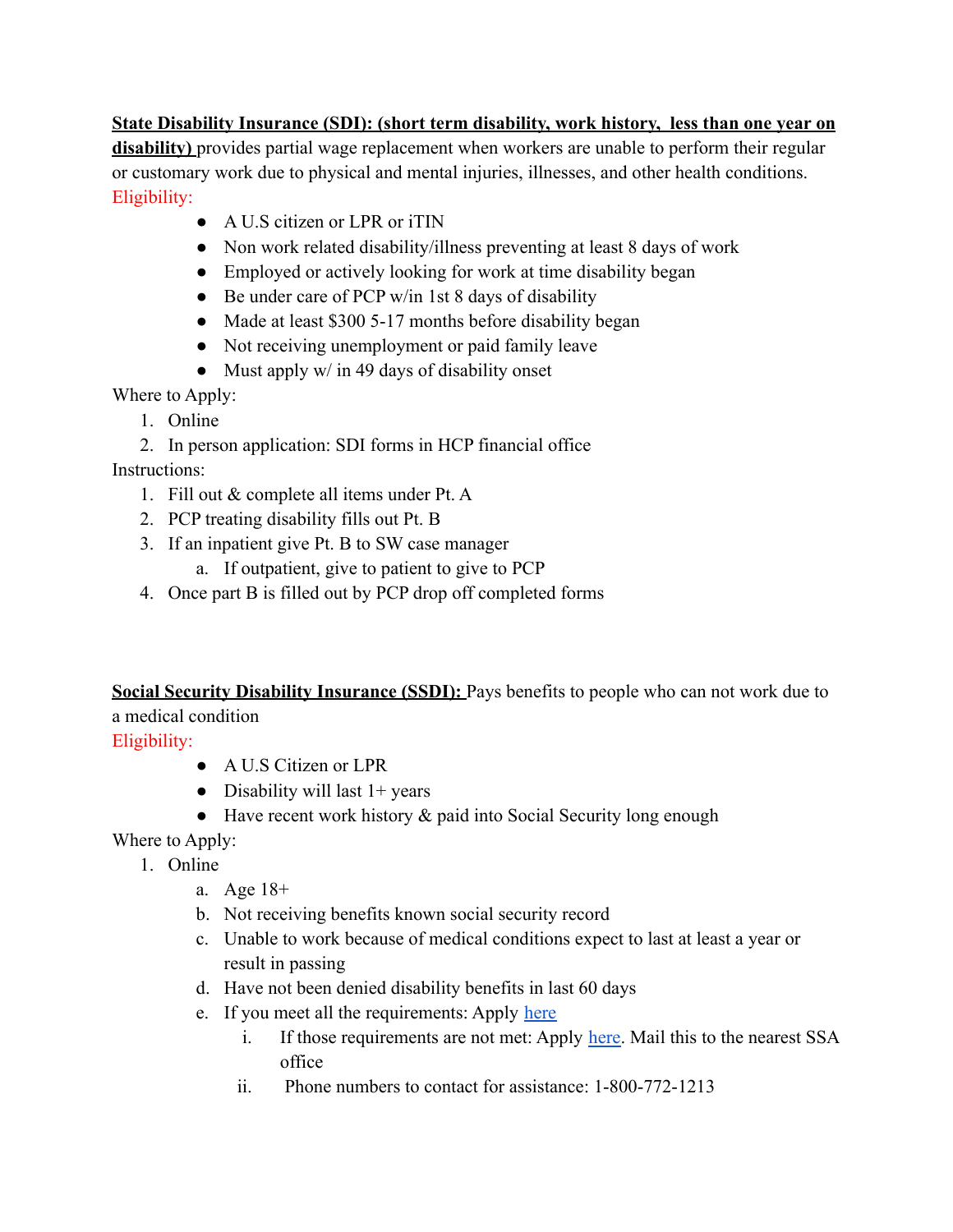iii. Find in person at social security offices [here.](https://secure.ssa.gov/ICON/main.jsp)

Next Steps:

- Social Security Administration will reach out to patient to verify eligibility
- Can take up to 6 months for the application to be approved

#### **Supplemental Security Insurance (SSI) (long term, no work history, disability permanent)**

income program that makes monthly payments to adults and children who have low income and resources

## Eligibility:

- A US citizen or LPR
- 65+ years old or partially disabled
- Blind or disabled or terminal illness that will result in death within 6 months
- Have below \$2000 in assets if single or \$3000 for couples
- [More info](https://www.ssa.gov/ssi/text-eligibility-ussi.htm) on eligibility.

Where to apply:

- Phone Application: 1-800-772-1213
- To apply in person find the closest location [here:](https://secure.ssa.gov/ICON/main.jsp)
- Apply online: <https://www.ssa.gov/benefits/ssi/>

Next Steps:

- SSA will reach out to patient to verify eligibility
- It can take up to 6 months to get approved
- If approved benefits begin from date application was submitted
- Patient able to get benefits expedited if they have a terminal illness expected to result in death within 6 months and/or if they meet certain requirements

# What happens if denied? (SSI, SSDI)

- If you are denied within 60 days of the decision hearing?
	- You can appeal
		- This can be done through SSA
		- Use the following forms:
			- <https://www.ssa.gov/forms/ssa-561-u2.pdf>
			- <https://www.ssa.gov/forms/ssa-3441.pdf>
			- <https://www.ssa.gov/forms/ssa-827.pdf>
	- Fill out all sections except representative, if you have no representative and social security administration parts